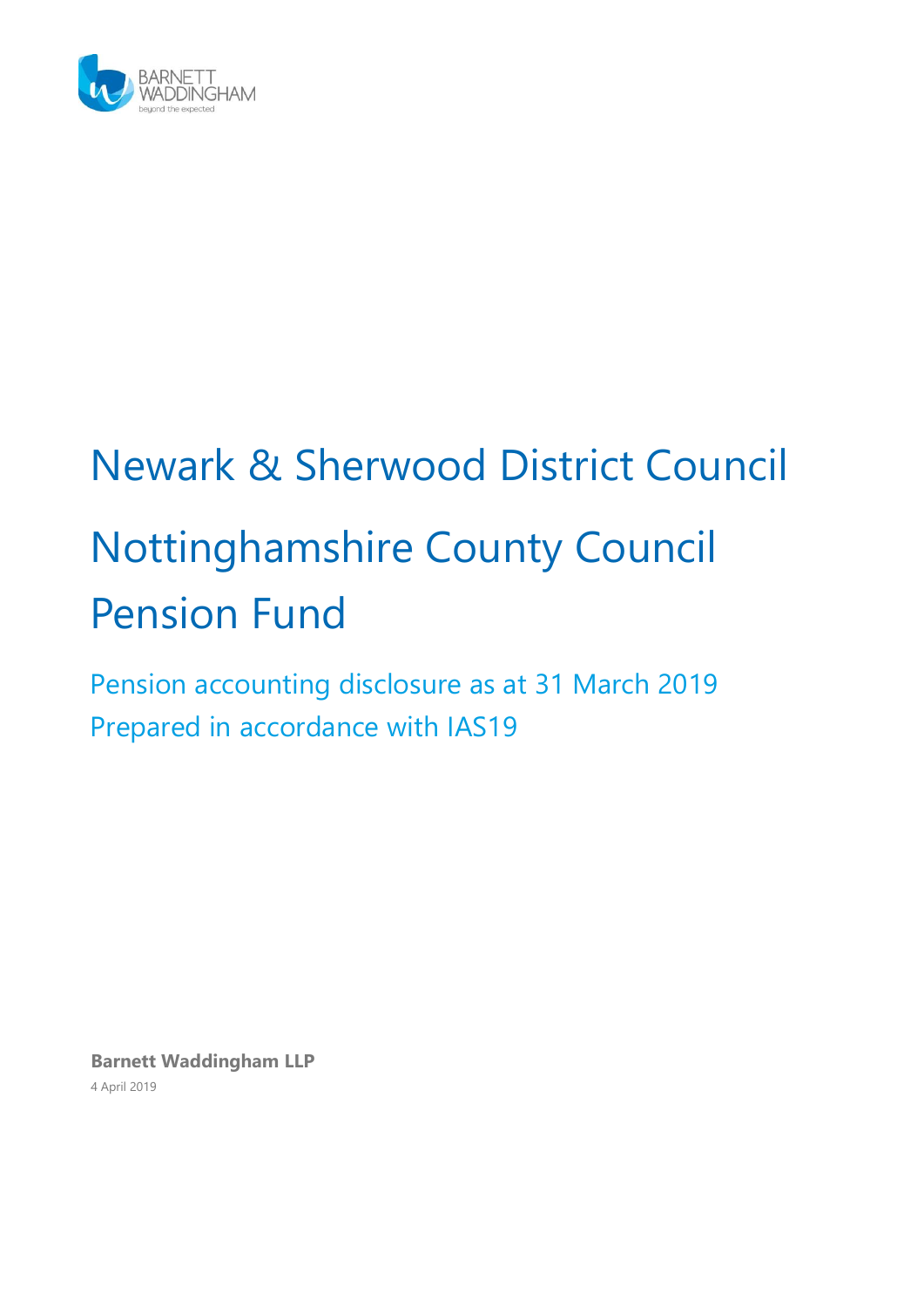

# Contents

| Appendix 1 |  |
|------------|--|
| Appendix 2 |  |
| Appendix 3 |  |
| Appendix 4 |  |
| Appendix 5 |  |
| Appendix 6 |  |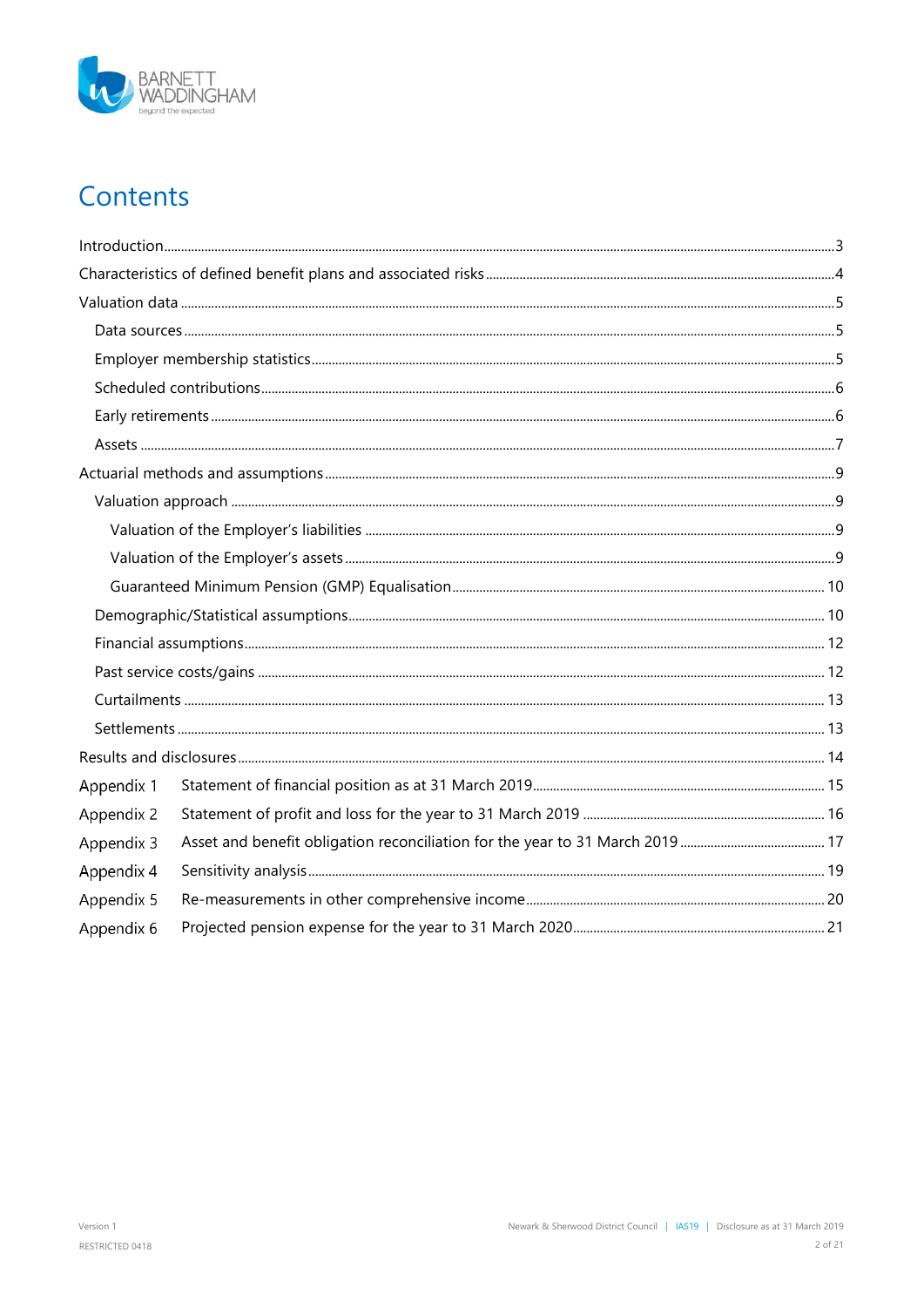

### <span id="page-2-0"></span>Introduction

We have been instructed by Nottinghamshire County Council, the administering authority to the Nottinghamshire County Council Pension Fund (the Fund), to undertake pension expense calculations in respect of pension benefits provided by the Local Government Pension Scheme (the LGPS) to employees of Newark & Sherwood District Council (the Employer) as at 31 March 2019. We have taken account of current LGPS Regulations, as amended, as at the date of this report.

This report is addressed to the Employer and its advisers; in particular, this report is likely to be of relevance to the Employer's auditor.

These figures are prepared in accordance with our understanding of International Accounting Standard 19 (IAS19).

This advice complies with Technical Actuarial Standard 100: Principles for Technical Actuarial Work (TAS 100).

The figures quoted will form the basis of the balance sheet and funding status disclosures to be made by the Employer as at 31 March 2019 in respect of its pension obligations under the LGPS. The projected pension expense calculations for the year to 31 March 2020 may be used for the purpose of any interim financial reporting during the year to 31 March 2020. However, it may subsequently be necessary to adjust these projections following the occurrence of any material events such as curtailments, settlements or the discontinuance of the Employer's participation in the Fund.

Please note that no allowance has been made for the recent McCloud judgement which relates to age discrimination within the New Judicial Pension Scheme. It is currently unclear how this judgement may affect LGPS members' past or future service benefits. We continue to participate in discussions with the governing bodies of the LGPS to understand how this may affect mechanisms within the scheme, however, at the time of producing the report no guidance or indication of the likely impact of this ruling has been provided to funds.

Please note we have not made any allowance for IFRIC14 in our calculations. We would be happy to speak to the Employer or their auditor if more information is required.

IAS19 also requires the disclosure of any other employer provided pension benefits which are not paid from the Fund itself: examples include additional pensions paid on retirement under the Discretionary Payment Regulations. We have only valued such additional liabilities, which would not be covered in the formal LGPS valuation, to the extent that they have been notified to us and are as disclosed in the Valuation data section of this report.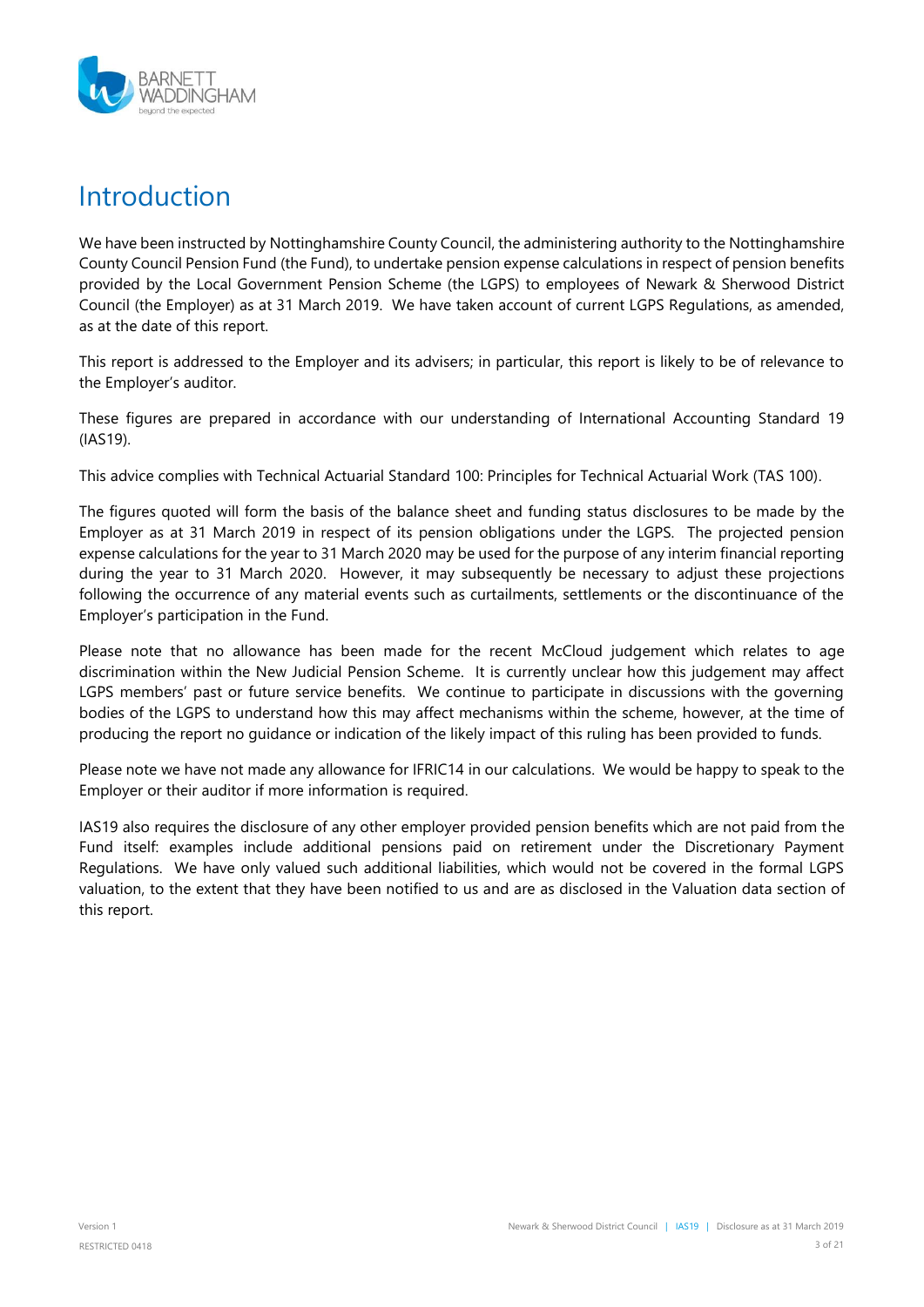

### <span id="page-3-0"></span>Characteristics of defined benefit plans and associated risks

The LGPS is a defined benefit statutory scheme administered in accordance with the Local Government Pension Scheme Regulations 2013 and currently provides benefits based on career average revalued earnings. Full details of the benefits being valued are as set out in the Regulations as amended and summarised on the LGPS website and the Fund's membership booklet.

The administering authority for the Fund is Nottinghamshire County Council. The Pension Fund Committee oversees the management of the Fund whilst the day to day fund administration is undertaken by a team within the administering authority. Where appropriate some functions are delegated to the Fund's professional advisers.

As administering authority to the Fund, Nottinghamshire County Council, after consultation with the Fund Actuary and other relevant parties, is responsible for the preparation and maintenance of the Funding Strategy Statement and the Investment Strategy Statement. These should be amended when appropriate based on the Fund's performance and funding.

Contributions are set every three years as a result of the actuarial valuation of the Fund required by the Regulations. The next actuarial valuation of the Fund will be carried out as at 31 March 2019 and will set contributions for the period from 1 April 2020 to 31 March 2023. There are no minimum funding requirements in the LGPS but the contributions are generally set to target a funding level of 100% using the actuarial valuation assumptions.

On the Employer's withdrawal from the Fund, a cessation valuation will be carried out in accordance with Regulation 64 of the LGPS Regulations 2013 which will determine the termination contribution due by the Employer, on a set of assumptions deemed appropriate by the Fund Actuary.

In general, participating in a defined benefit pension scheme means that the Employer is exposed to a number of risks:

- Investment risk. The Fund holds investment in asset classes, such as equities, which have volatile market values and while these assets are expected to provide real returns over the long-term, the short-term volatility can cause additional funding to be required if a deficit emerges;
- Interest rate risk. The Fund's liabilities are assessed using market yields on high quality corporate bonds to discount future liability cashflows. As the Fund holds assets such as equities the value of the assets and liabilities may not move in the same way;
- Inflation risk. All of the benefits under the Fund are linked to inflation and so deficits may emerge to the extent that the assets are not linked to inflation; and
- Longevity risk. In the event that the members live longer than assumed a deficit will emerge in the Fund. There are also other demographic risks.

In addition, as many unrelated employers participate in the Nottinghamshire County Council Pension Fund, there is an orphan liability risk where employers leave the Fund but with insufficient assets to cover their pension obligations so that the difference may fall on the remaining employers.

All of the risks above may also benefit the Employer e.g. higher than expected investment returns or employers leaving the Fund with excess assets which eventually get inherited by the remaining employers.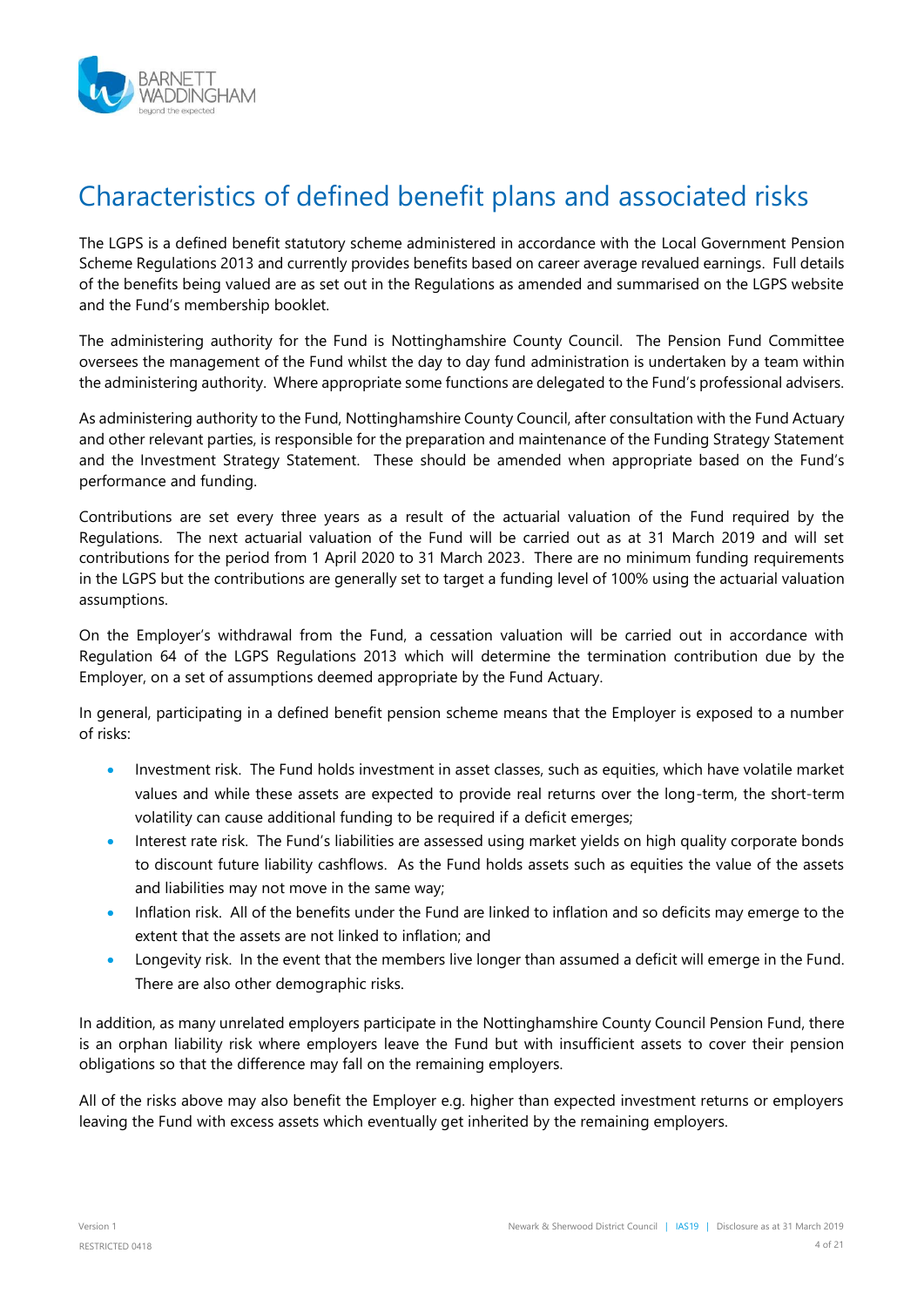

# <span id="page-4-0"></span>Valuation data

### <span id="page-4-1"></span>Data sources

In completing our calculations for pension accounting purposes we have used the following items of data, which we received from Nottinghamshire County Council:

- The results of the valuation as at 31 March 2016 which was carried out for funding purposes and the results of the 31 March 2018 IAS19 report which was carried out for accounting purposes;
- Estimated whole Fund income and expenditure items for the period to 31 March 2019;
- Estimated Fund returns based on Fund asset statements provided (or estimated where necessary) as at 31 March 2016, 31 March 2018 and 31 December 2018, Fund income and expenditure as noted above, and estimated market returns thereafter for the period to 31 March 2019;
- Estimated Fund income and expenditure in respect of the Employer for the period to 31 March 2019; and
- Details of any new early retirements for the period to 31 March 2019 that have been paid out on an unreduced basis, which are not anticipated in the normal employer service cost.

Although some of these data items have been estimated, we do not believe that they are likely to have a material effect on the results of this report. Further, we are not aware of any material changes or events since we received the data. The data has been checked for reasonableness and we are happy that the data is sufficient for the purposes of this advice.

### <span id="page-4-2"></span>Employer membership statistics

The table below summarises the membership data, as at 31 March 2016 for members receiving funded benefits, and as at 31 March 2016 for any members receiving unfunded benefits.

| <b>Member data summary</b> | <b>Number</b> | <b>Salaries/Pensions</b> | <b>Average age</b> |
|----------------------------|---------------|--------------------------|--------------------|
|                            |               | £000s                    |                    |
| Actives                    | 344           | 8,119                    | 47                 |
| Deferred pensioners        | 581           | 1,086                    | 46                 |
| Pensioners                 | 578           | 3,196                    | 72                 |
| Unfunded pensioners        | 115           | 201                      | 76                 |

The service cost for the year ending 31 March 2019 is calculated using an estimate of the total pensionable payroll during the year. The estimated total pensionable payroll during the year is £8,885,000, as advised by the Employer. The projected service cost for the year ending 31 March 2020 has been calculated using an estimated payroll of £9,059,000, as advised by the Employer.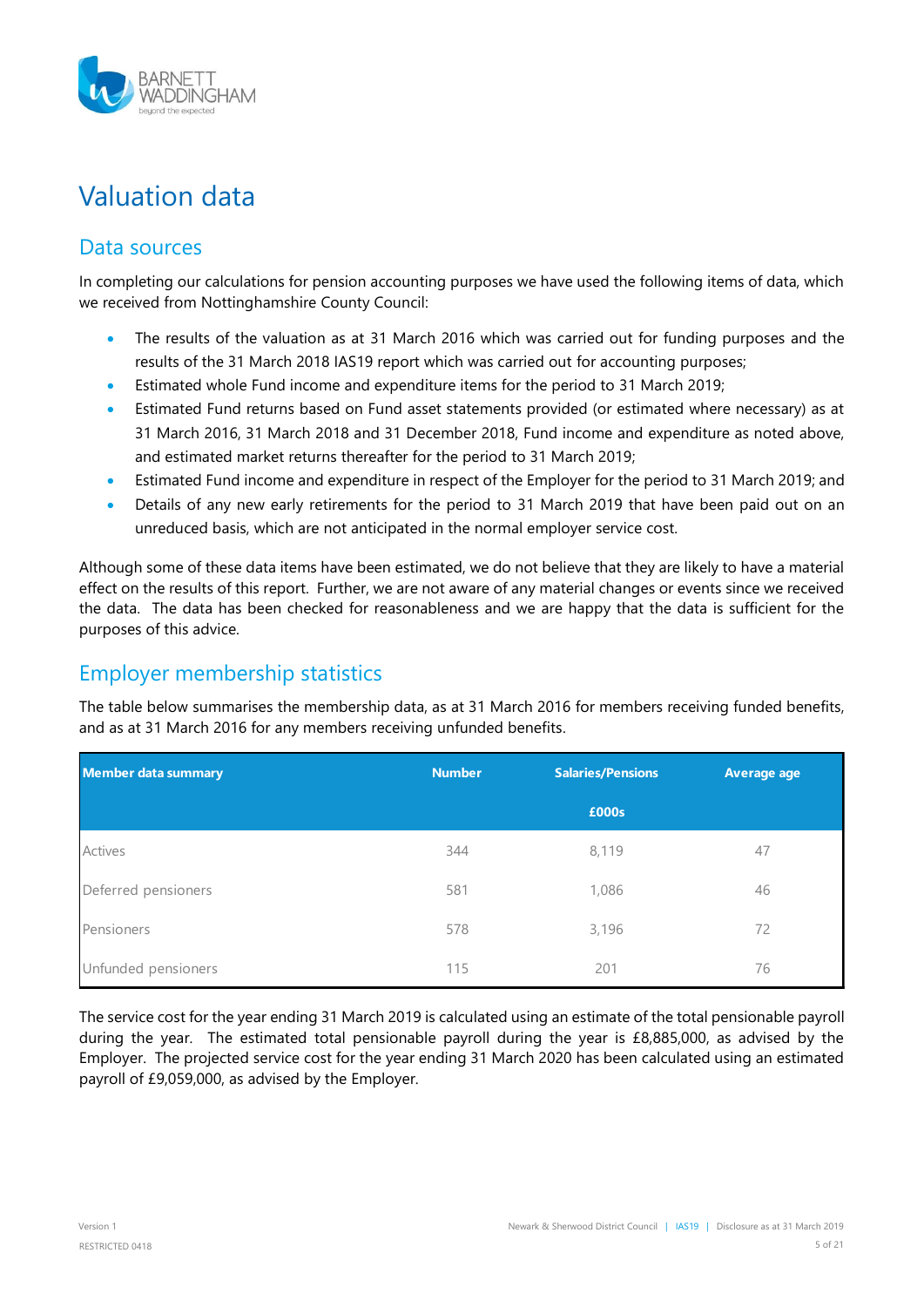

### <span id="page-5-0"></span>Scheduled contributions

The table below summarises the minimum employer contributions due from Newark & Sherwood District Council to the Fund over this inter-valuation period. The calculated cost of accrual of future benefits is 14.5% of payroll p.a. The monetary amounts are due to be paid in monthly instalments.

| Minimum employer contributions due for the<br>period beginning | 1 Apr 2017 | 1 Apr 2018 | 1 Apr 2019 |
|----------------------------------------------------------------|------------|------------|------------|
| Percent of payroll                                             | 14.5%      | 14.5%      | 14.5%      |
| plus monetary amount (£000s)                                   | 1,299      | 1,330      | 1,362      |

Newark & Sherwood District Council may pay further amounts at any time and future periodic contributions, or the timing of contributions may be adjusted on a basis approved by us.

### <span id="page-5-1"></span>Early retirements

We requested data on any early retirements in respect of the Employer from the administering authority for the year ending 31 March 2019.

We have been notified of two new early retirements during the year which were not allowed for at the previous accounting date. The total annual pension that came into payment was £48,100.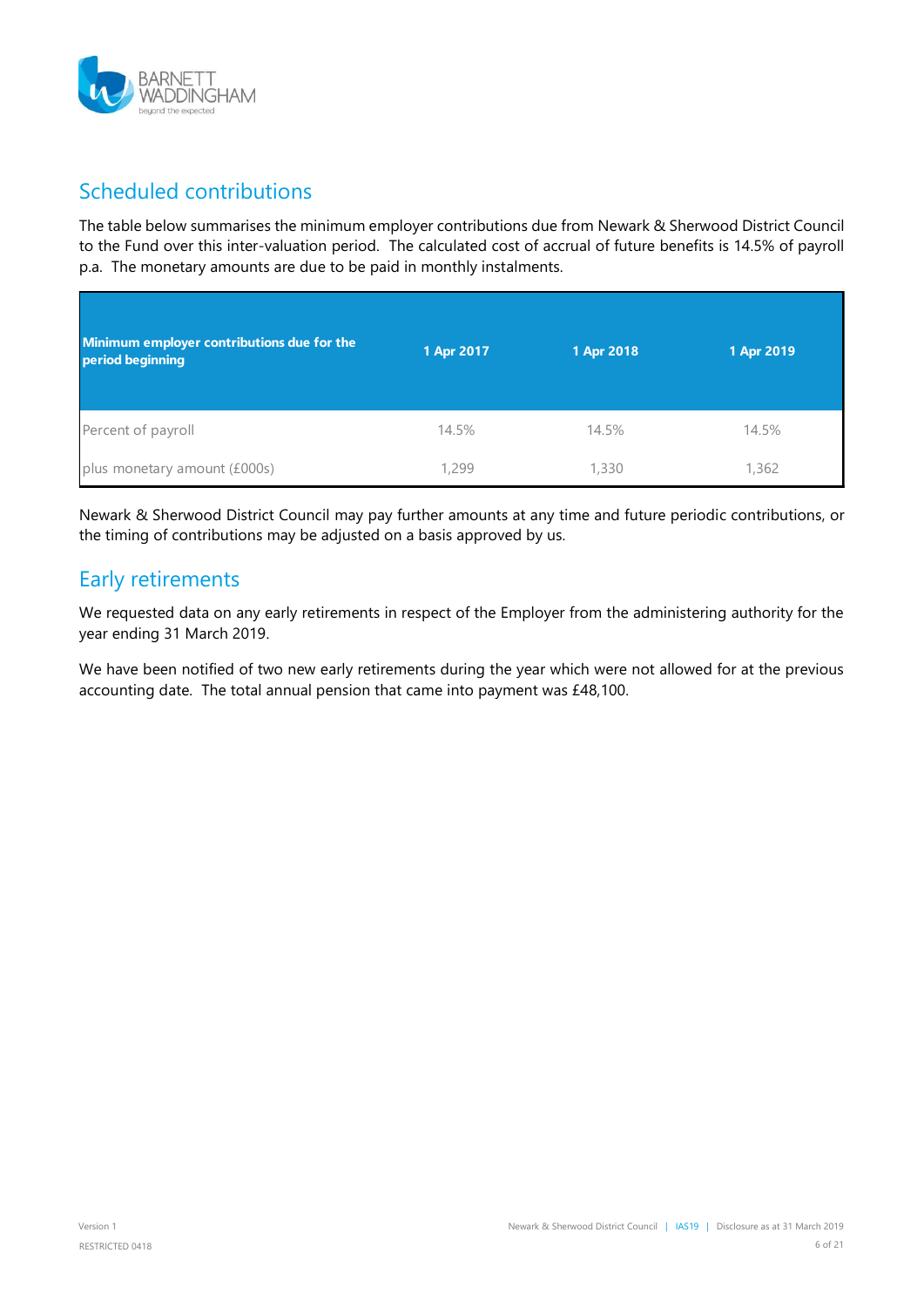

#### <span id="page-6-0"></span>Assets

The return on the Fund (on a bid value to bid value basis) for the year to 31 March 2019 is estimated to be 10%. The actual return on Fund assets over the year may be different.

The estimated asset allocation for Newark & Sherwood District Council as at 31 March 2019 is as follows:

| <b>Asset breakdown</b>       | 31 Mar 2019 |      | 31 Mar 2018 |      |
|------------------------------|-------------|------|-------------|------|
|                              | £000s       | %    | £000s       | %    |
| Equities                     | 51,339      | 60%  | 51,544      | 66%  |
| Gilts                        | 2,454       | 3%   | 1,796       | 2%   |
| Other bonds                  | 8,502       | 10%  | 9,157       | 12%  |
| Property                     | 13,286      | 16%  | 9,847       | 13%  |
| Cash                         | 2,573       | 3%   | 1,549       | 2%   |
| Inflation-linked pooled fund | 3,090       | 4%   | 1,939       | 2%   |
| Infrastructure               | 4,210       | 5%   | 2,558       | 3%   |
| <b>Total</b>                 | 85,454      | 100% | 78,390      | 100% |

We have estimated the bid values where necessary. Please note that the individual percentages shown are to the nearest percentage point for each asset class and may not sum to 100%. The final asset allocation of the Fund assets as at 31 March 2019 is likely to be different from that shown due to estimation techniques.

Based on the above, the Employer's share of the assets of the Fund is approximately 2%.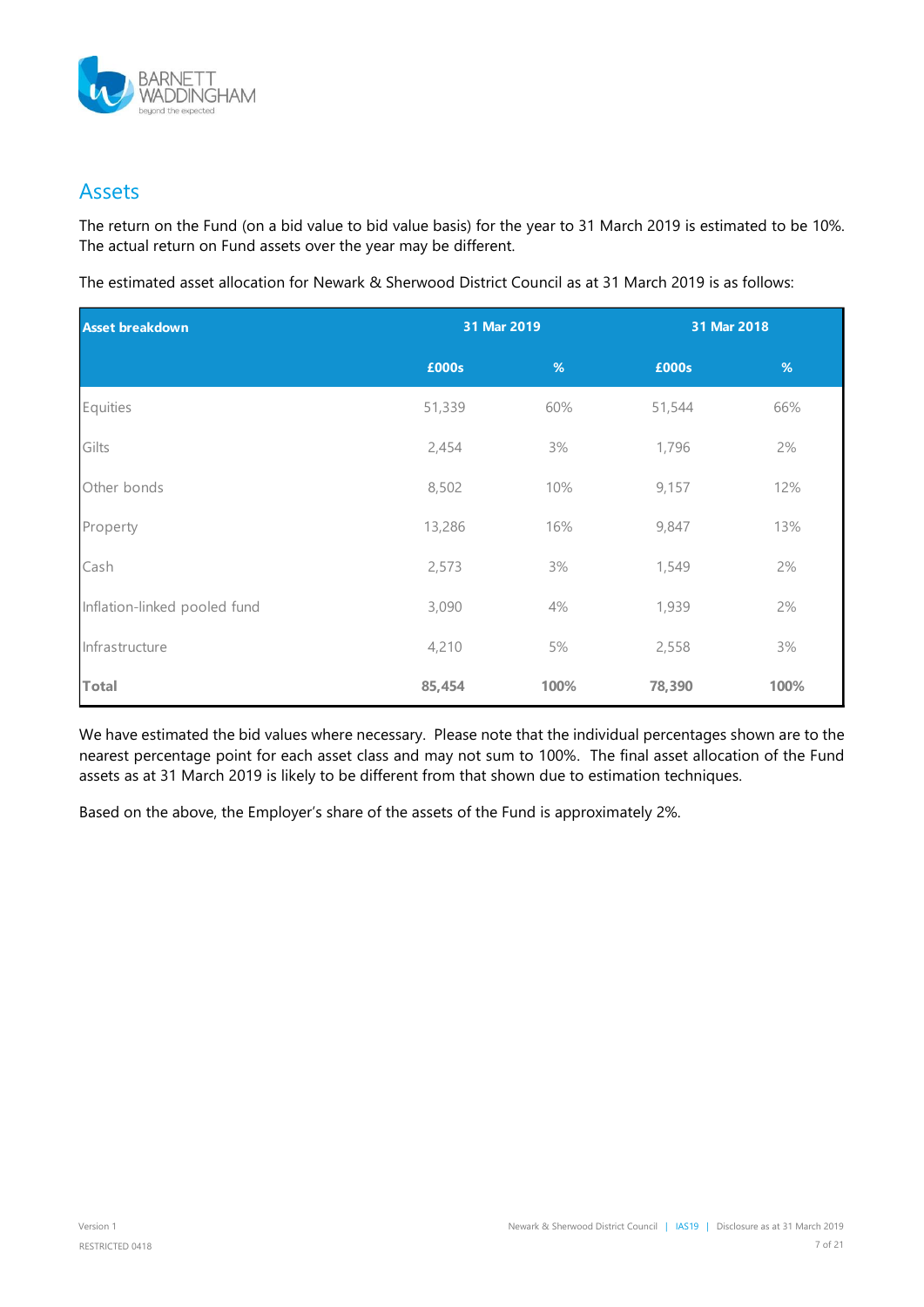

We received the following information from the administering authority regarding the detail of their assets as at 31 December 2018, representing the percentages of the total Fund held in each asset class (split by those that have a quoted market price in an active market, and those that do not).

| <b>Asset breakdown</b>                      | 31 Dec 2018              |                          |  |
|---------------------------------------------|--------------------------|--------------------------|--|
|                                             | % Quoted                 | % Unquoted               |  |
| <b>Fixed Interest Government Securities</b> |                          |                          |  |
| UK                                          | 2.9%                     |                          |  |
| <b>Corporate Bonds</b>                      |                          |                          |  |
| UK                                          | 9.5%                     |                          |  |
| Overseas                                    | 0.4%                     |                          |  |
| <b>Equities</b>                             |                          |                          |  |
| UK                                          | 23.2%                    | 0.1%                     |  |
| Overseas                                    | 34.2%                    | $\overline{\phantom{a}}$ |  |
| <b>Property</b>                             |                          |                          |  |
| All                                         |                          | 15.5%                    |  |
| <b>Others</b>                               |                          |                          |  |
| Private Equity                              | $\overline{\phantom{a}}$ | 2.5%                     |  |
| Infrastructure                              | $\overline{\phantom{a}}$ | 4.9%                     |  |
| Inflation Linked                            |                          | 3.6%                     |  |
| Cash/Temporary Investments                  | $\overline{a}$           | 3.0%                     |  |
|                                             |                          |                          |  |
| <b>Total</b>                                | 70.3%                    | 29.7%                    |  |

We do not have any further detail on the current asset allocation of the Fund; we suggest that if further information is required the administering authority is contacted in the first instance. Please note that as above, no adjustments for presentational purposes have been made to the percentages shown.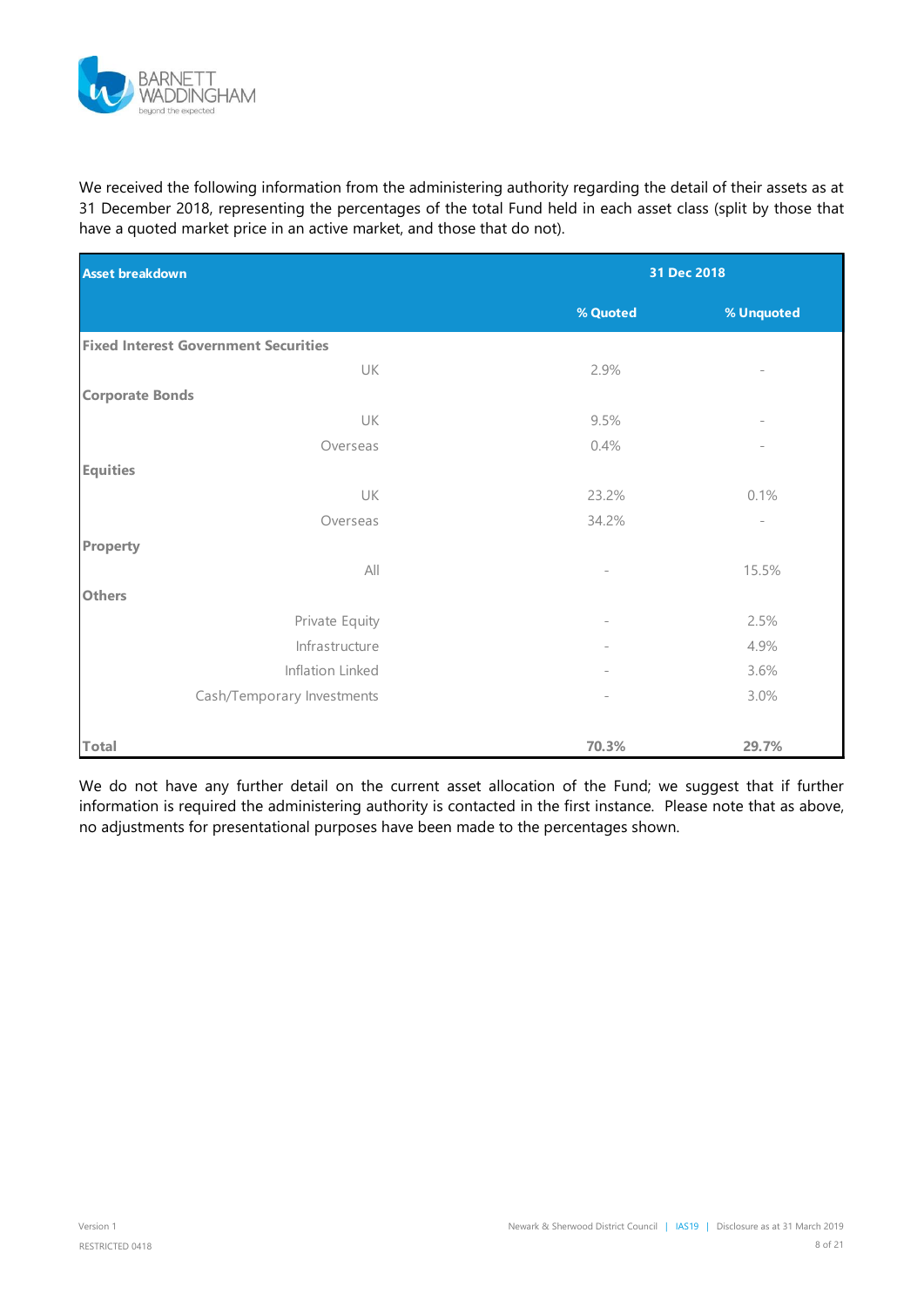

# <span id="page-8-0"></span>Actuarial methods and assumptions

### <span id="page-8-1"></span>Valuation approach

#### <span id="page-8-2"></span>Valuation of the Employer's liabilities

To assess the value of the Employer's liabilities at 31 March 2019, we have rolled forward the value of the Employer's liabilities calculated for the funding valuation as at 31 March 2016, using financial assumptions that comply with IAS19.

The full actuarial valuation involved projecting future cashflows to be paid from the Fund and placing a value on them. These cashflows include pensions currently being paid to members of the Fund as well as pensions (and lump sums) that may be payable in future to members of the Fund or their dependants. These pensions are linked to inflation and will normally be payable on retirement for the life of the member or a dependant following a member's death.

It is not possible to assess the accuracy of the estimated value of liabilities as at 31 March 2019 without completing a full valuation. However, we are satisfied that the approach of rolling forward the previous valuation data to 31 March 2019 should not introduce any material distortions in the results provided that the actual experience of the Employer and the Fund has been broadly in line with the underlying assumptions, and that the structure of the liabilities is substantially the same as at the latest formal valuation. From the information we have received there appears to be no evidence that this approach is inappropriate.

#### <span id="page-8-3"></span>Valuation of the Employer's assets

To calculate the asset share we have rolled forward the assets allocated to the Employer at 31 March 2016 allowing for investment returns (estimated where necessary), contributions paid into, and estimated benefits paid from, the Fund by and in respect of the Employer and its employees.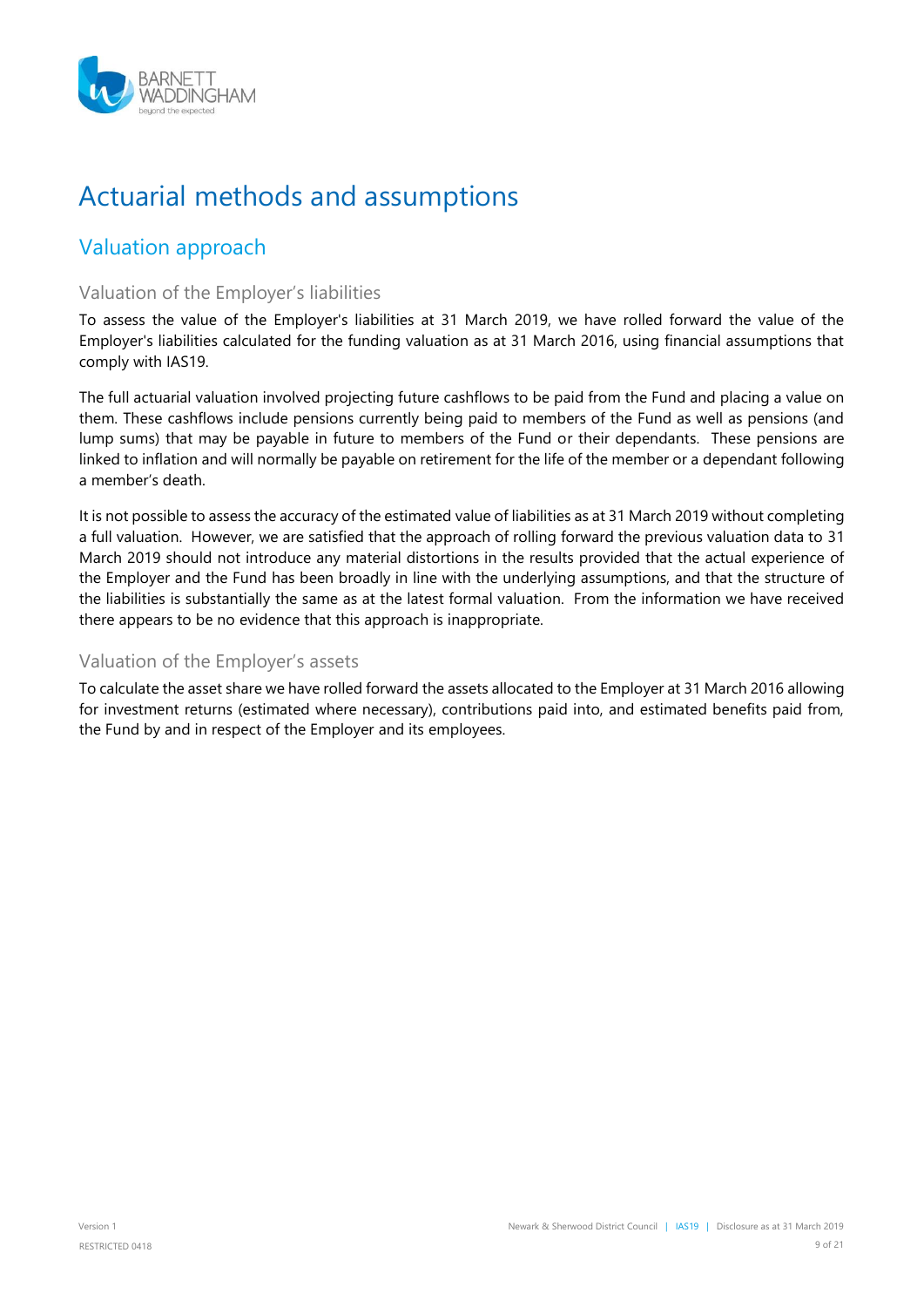

The Employer currently participates in the Newark & Sherwood District Council pool with other employers in order to share experience of risks they are exposed to in the Fund. At the 2016 valuation, the deficit for the whole pool was calculated and allocated to each employer in proportion to their value of liabilities. The next reallocation will be carried out at the 2019 valuation, should the Employer remain in the pool. Each employer within the pool pays a contribution rate based on the cost of benefits of the combined membership of the pool.

#### <span id="page-9-0"></span>Guaranteed Minimum Pension (GMP) Equalisation

As a result of the High Court's recent Lloyds ruling on the equalisation of GMPs between genders, a number of pension schemes have made adjustments to accounting disclosures to reflect the effect this ruling has on the value of pension liabilities. It is our understanding that HM Treasury have confirmed that the judgement "does not impact on the current method used to achieve equalisation and indexation in public service pension schemes". More information on the current method of equalisation of public service pension schemes can be found [here.](https://www.gov.uk/government/consultations/indexation-and-equalisation-of-gmp-in-public-service-pension-schemes/consultation-on-indexation-and-equalisation-of-gmp-in-public-service-pension-schemes)

On 22 January 2018, the Government published the outcome to its *Indexation and equalisation of GMP in public service pension schemes* consultation, concluding that the requirement for public service pension schemes to fully price protect the GMP element of individuals' public service pension would be extended to those individuals reaching State Pension Age (SPA) before 6 April 2021. HM Treasury published a Ministerial Direction on 4 December 2018 to implement this outcome, with effect from 6 April 2016. Details of this outcome and the Ministerial Direction can be found [here.](https://www.gov.uk/government/publications/indexation-of-public-service-pensions)

Our valuation assumption for GMP is that the Fund will pay limited increases for members that have reached SPA by 6 April 2016, with the Government providing the remainder of the inflationary increase. For members that reach SPA after this date, we have assumed that the Fund will be required to pay the entire inflationary increase. Therefore we do not believe we need to make any adjustments to the value placed on the liabilities as a result of the above outcome.

#### <span id="page-9-1"></span>Demographic/Statistical assumptions

We have adopted a set of demographic assumptions that are consistent with those used for the most recent Fund valuation, which was carried out as at 31 March 2016. The post retirement mortality tables adopted are the S2PA tables with a multiplier of 100% for males and 90% for females. These base tables are then projected using the CMI 2018 Model, allowing for a long-term rate of improvement of 1.5% p.a..

Although the post retirement mortality tables adopted are consistent with the previous accounting date, the mortality improvement projection has been updated to use the latest version of the Continuous Mortality Investigation's model, CMI\_2018, which was released in March 2019. We have adopted the default smoothing parameter of 7.0 and have not applied an additional initial rate, while continuing to adopt a long term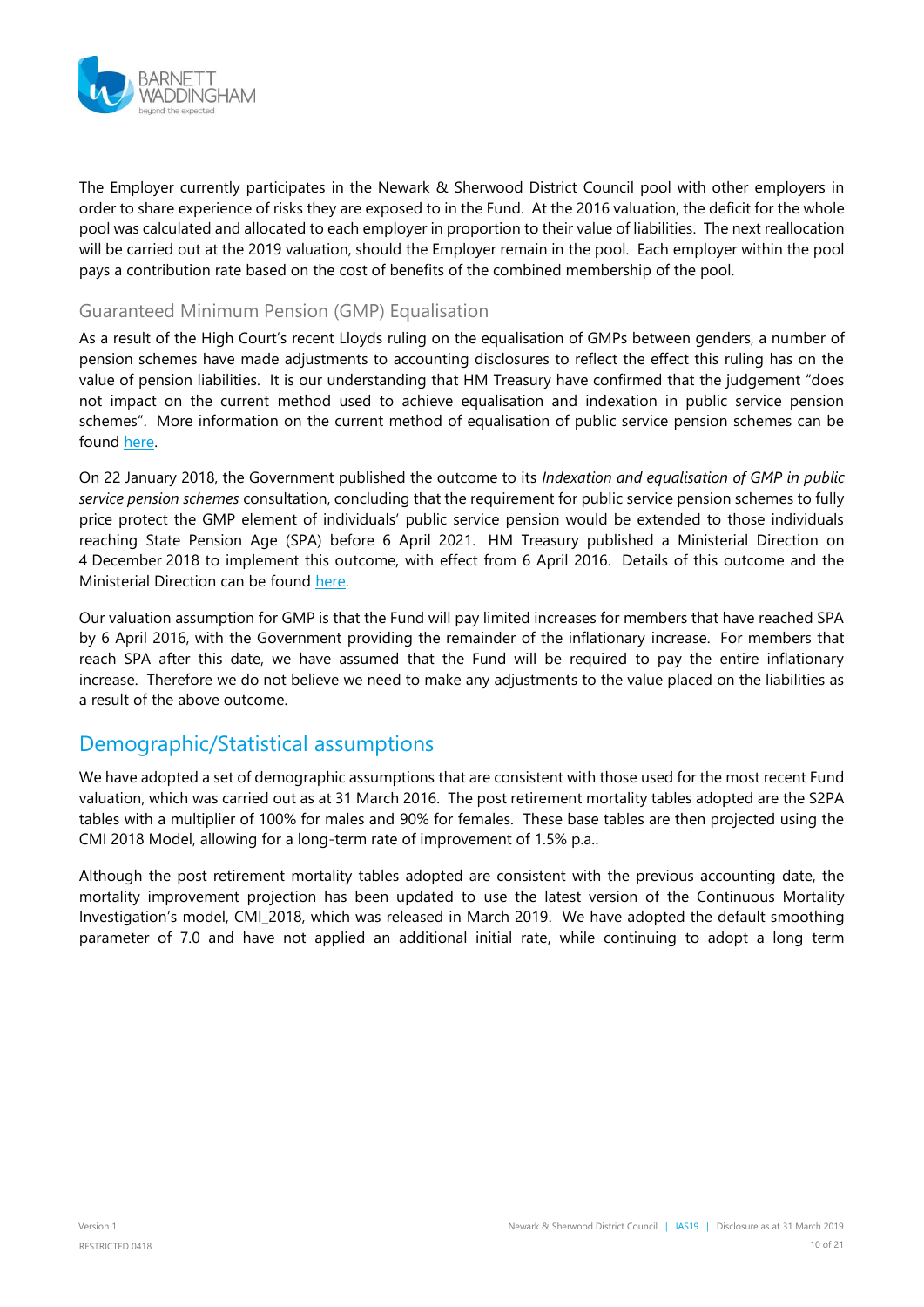

improvement rate of 1.5% p.a. At the last accounting date, the CMI\_2015 Model was adopted. The effect of updating to the most recent model is reflected in the *Change in demographic assumptions* figure in [Appendix 3.](#page-16-0)

The assumed life expectations from age 65 are:

| Life expectancy from age 65 (years) | 31 Mar 2019 | 31 Mar 2018 |
|-------------------------------------|-------------|-------------|
| Retiring today                      |             |             |
| Males                               | 21.6        | 22.6        |
| Females                             | 24.4        | 25.6        |
| Retiring in 20 years                |             |             |
| Males                               | 23.3        | 24.8        |
| Females                             | 26.2        | 27.9        |

We have also assumed that:

- Members will exchange half of their commutable pension for cash at retirement;
- Members will retire at one retirement age for all tranches of benefit, which will be the pension weighted average tranche retirement age; and
- The proportion of the membership that had taken up the 50:50 option at the previous valuation date will remain the same.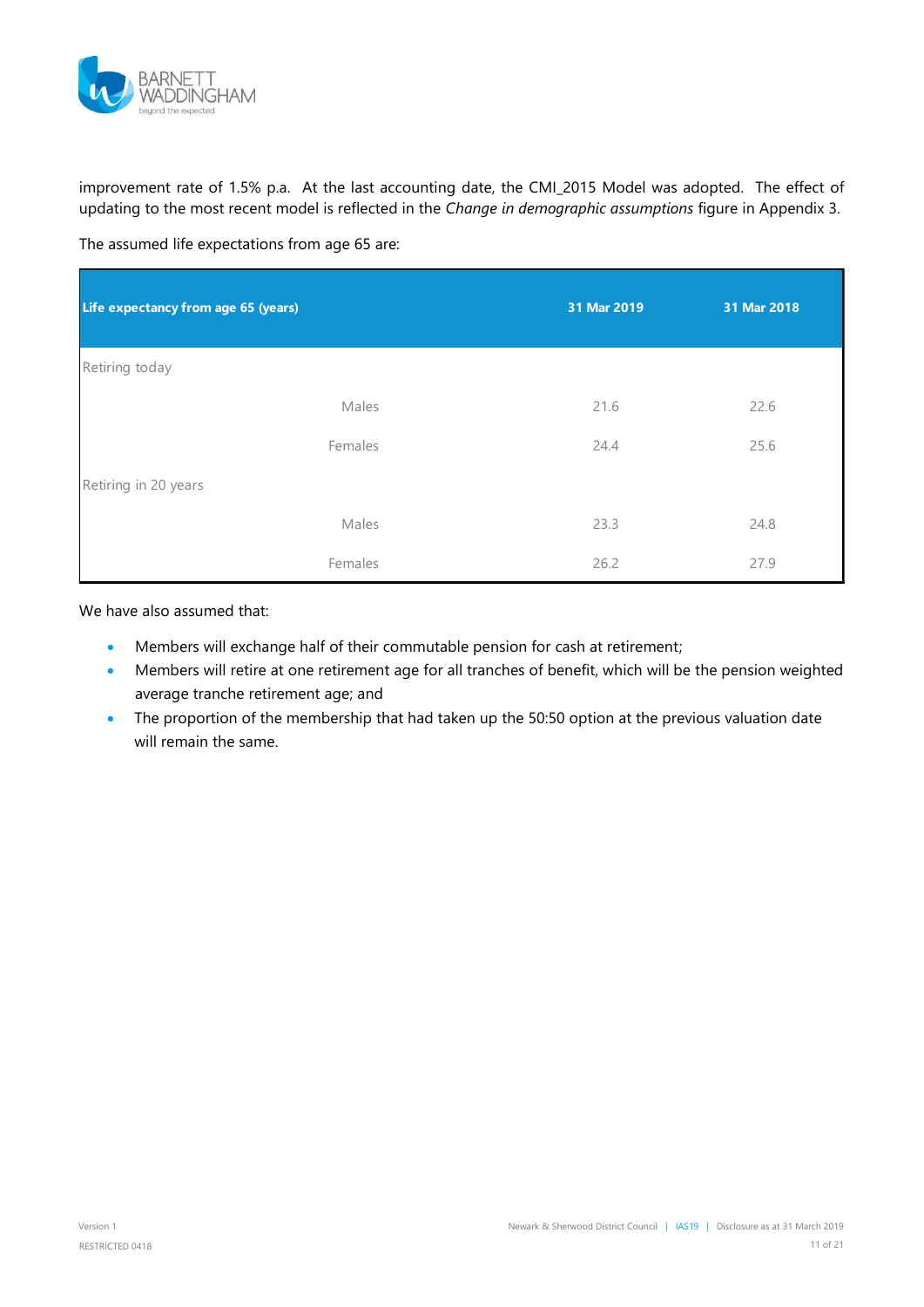

### <span id="page-11-0"></span>Financial assumptions

The financial assumptions used to calculate the results are as follows:

| <b>Assumptions as at</b> | 31 Mar 2019 | 31 Mar 2018 | 31 Mar 2017 |
|--------------------------|-------------|-------------|-------------|
|                          | % p.a.      | % p.a.      | % p.a.      |
| Discount rate            | 2.40%       | 2.55%       | 2.70%       |
| Pension increases        | 2.40%       | 2.30%       | 2.70%       |
| Salary increases         | 3.90%       | 3.80%       | 4.20%       |

These assumptions are set with reference to market conditions at 31 March 2019.

Our estimate of the Employer's past service liability duration is 19 years.

An estimate of the Employer's future cashflows is made using notional cashflows based on the estimated duration above. These estimated cashflows are then used to derive a Single Equivalent Discount Rate (SEDR). The discount rate derived is such that the net present value of the notional cashflows, discounted at this single rate, equates to the net present value of the cashflows, discounted using the annualised Merrill Lynch AA rated corporate bond yield curve (where the spot curve is assumed to be flat beyond the 30 year point). This is consistent with the approach used at the previous accounting date.

Similar to the approach used to derive the discount rate, the Retail Prices Index (RPI) increase assumption is set using a Single Equivalent Inflation Rate (SEIR) approach, using the notional cashflows described above. The single inflation rate derived is that which gives the same net present value of the cashflows, discounted using the annualised Merrill Lynch AA rated corporate bond yield curve, as applying the BoE implied inflation curve. As above, the Merrill Lynch AA rated corporate bond yield spot curve is assumed to be flat beyond the 30 year point and the BoE implied inflation spot curve is assumed to be flat beyond the 40 year point. This is consistent with the approach used at the previous accounting date.

As future pension increases are expected to be based on the Consumer Prices Index (CPI) rather than RPI, we have made a further assumption about CPI which is that it will be 1.0% p.a. below RPI i.e. 2.4% p.a. We believe that this is a reasonable estimate for the future differences in the indices, based on the different calculation methods and recent independent forecasts and is consistent with the approach used at the previous accounting date.

Salaries are assumed to increase at 1.5% p.a. above CPI in addition to a promotional scale. However, we have allowed for a short-term overlay from 31 March 2016 to 31 March 2020 for salaries to rise in line with CPI.

#### <span id="page-11-1"></span>Past service costs/gains

Past service costs/gains arise as a result of introduction or withdrawal of, or changes to, member benefits. For example, an award of additional discretionary benefits to a member such as added years by a member would be considered a past service cost.

We are not aware of any additional benefits which were granted over the year ending 31 March 2019.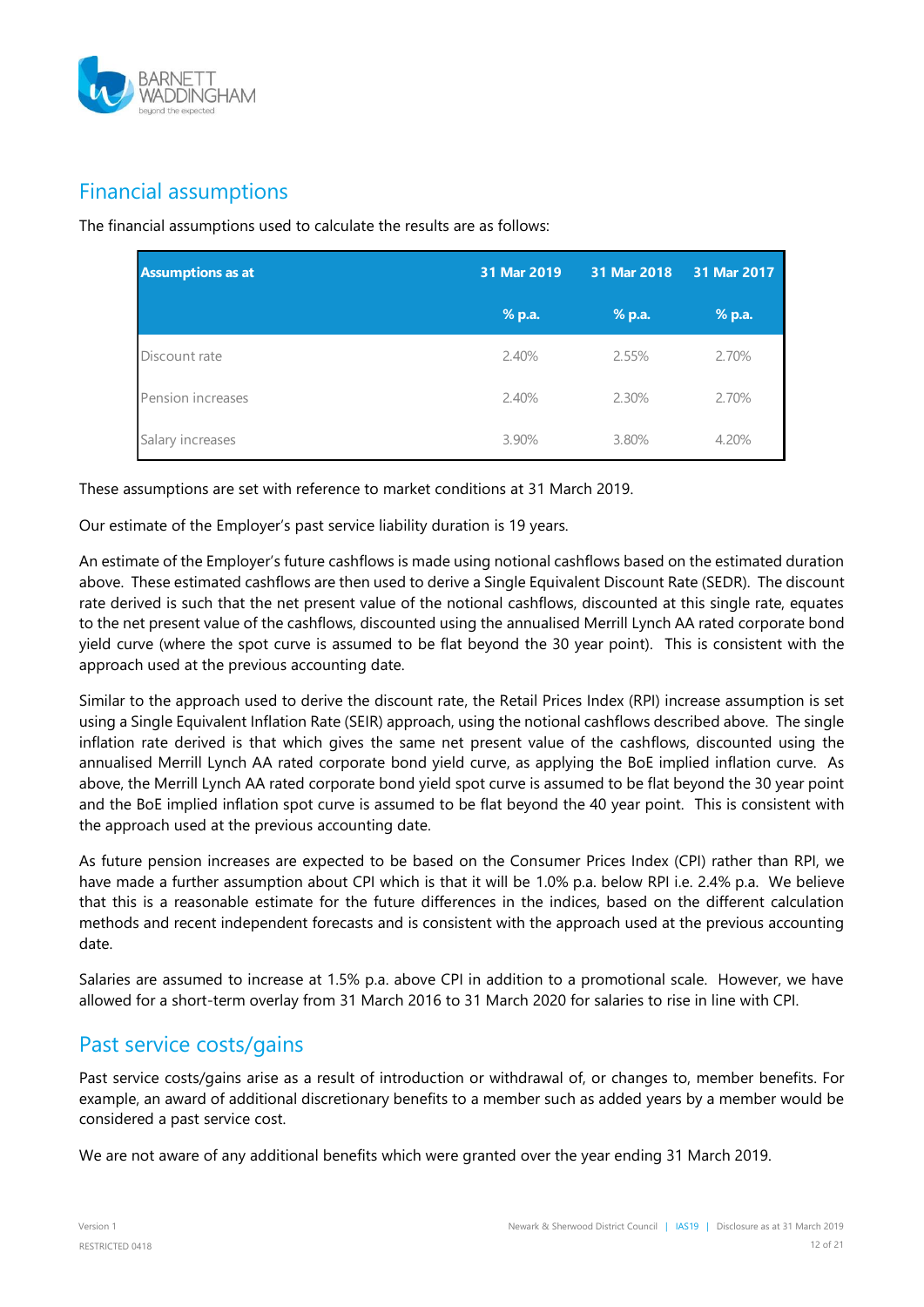

### <span id="page-12-0"></span>**Curtailments**

We have calculated the cost of curtailments arising as a result of the payment of unreduced pensions on early retirement. The Employer may also have to account for non-pension related costs (e.g. lump sum payments on redundancy) but for the avoidance of doubt, we have only calculated the cost of curtailments which affect the Employer's LGPS pension liabilities.

We calculate the cost of curtailments at the point of exit, with interest applied to the accounting date accounted for separately.

Over the year, we understand that two former employees became entitled to unreduced early retirement benefits.

The capitalised cost of the additional benefits on IAS19 compliant assumptions is calculated at £29,000. This figure has been included within the service cost in the statement of profit or loss.

#### <span id="page-12-1"></span>**Settlements**

We are not aware of any liabilities being settled at a cost materially different to the accounting reserve during the year.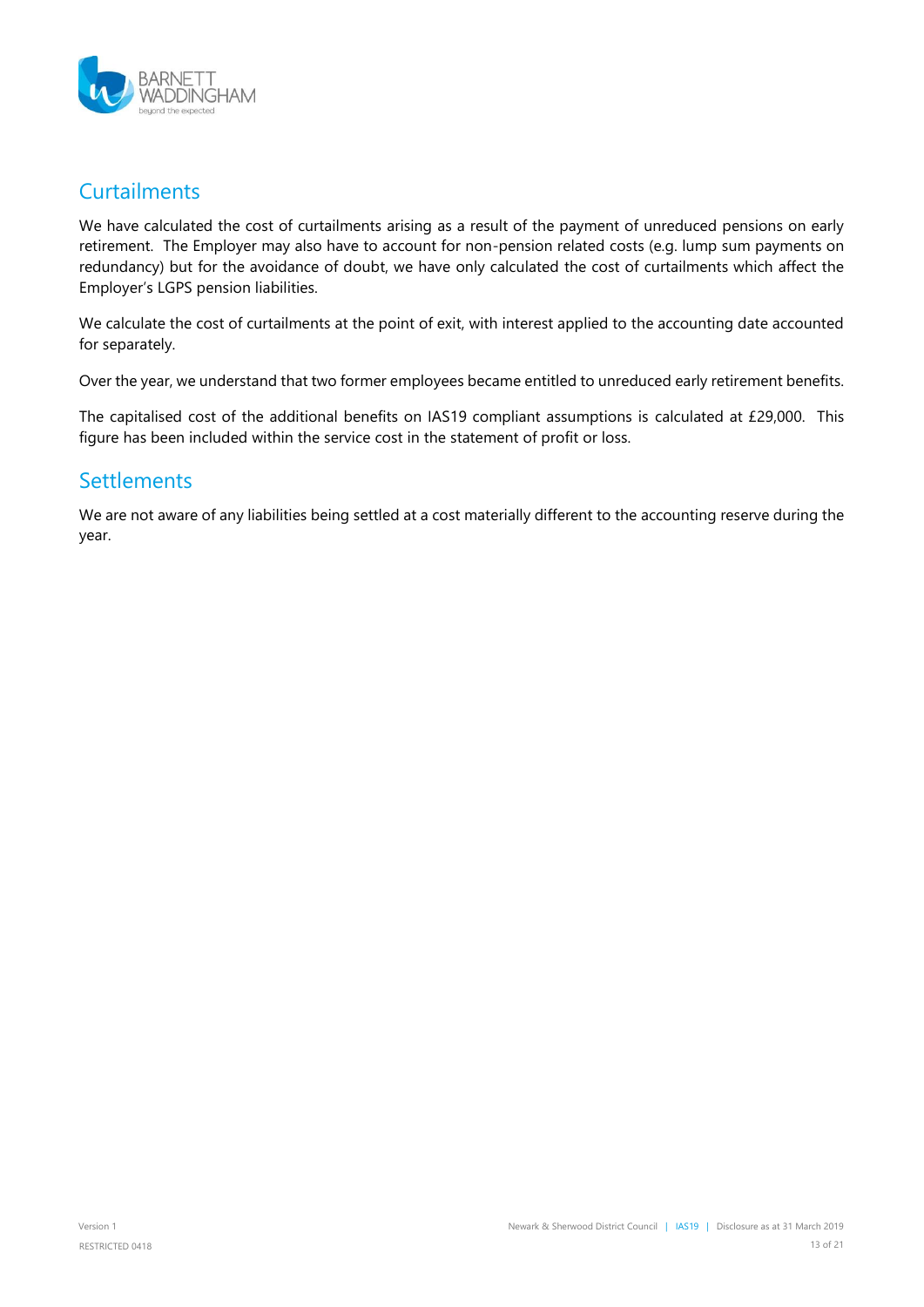

### <span id="page-13-0"></span>Results and disclosures

We estimate that the value of the net liability as at 31 March 2019 is a liability of £63,682,000.

The results of our calculations for the year ended 31 March 2019 are set out in the appendices below:

- Appendix 1 sets out the Statement of financial position as at 31 March 2019;
- Appendix 2 sets out the Statement of profit and loss for the year ended 31 March 2019;
- Appendix 3 details a reconciliation of assets and liabilities during the year;
- Appendix 4 shows a sensitivity analysis on the major assumptions;
- Appendix 5 shows the Re-measurements in other comprehensive income for the year;
- Appendix 6 contains our estimates of the projected profit and loss account costs for the year ending 31 March 2020. Please note that no allowance has been made for the costs of any early retirements or augmentations which may occur over the year and whose additional capitalised costs would be included in the value of liabilities. It is only an estimate so actual experience over the year is likely to differ. We have not provided balance sheet projections on the basis that they will depend upon market conditions and the asset value of the Fund at the end of the following year.

The figures presented in this report are prepared only for the purposes of IAS19. In particular, they are not relevant for calculations undertaken for funding purposes or for other statutory purposes under UK pensions legislation.

We would be pleased to answer any questions arising from this report.

Barry Mckay

**Barry McKay FFA Associate**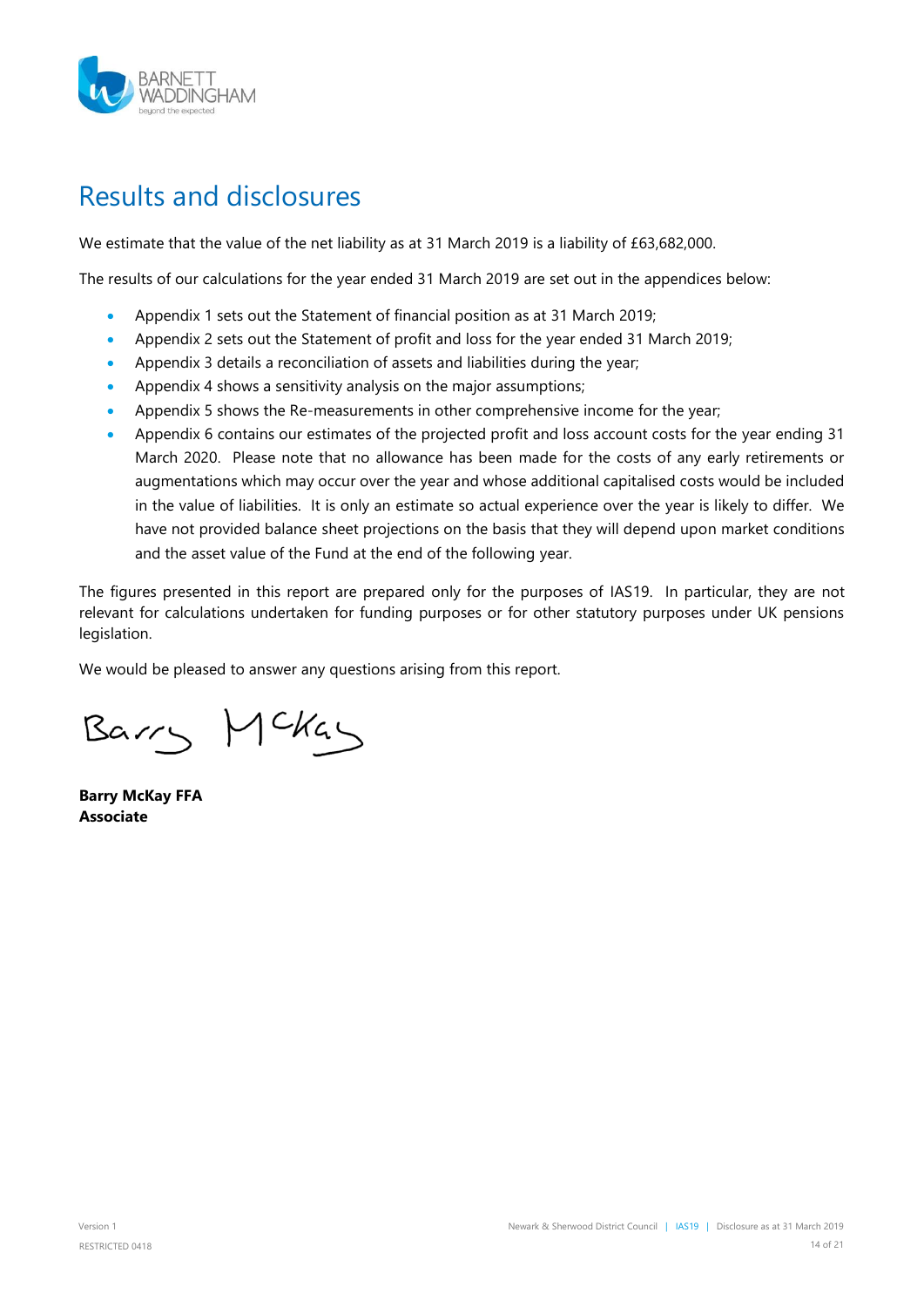

### <span id="page-14-0"></span>Appendix 1 Statement of financial position as at 31 March **2019**

| Net pension asset as at                         | 31 Mar 2019              | 31 Mar 2018              | 31 Mar 2017              |
|-------------------------------------------------|--------------------------|--------------------------|--------------------------|
|                                                 | £000s                    | £000s                    | £000s                    |
|                                                 |                          |                          |                          |
| Present value of the defined benefit obligation | 146,262                  | 144,173                  | 146,163                  |
| Fair value of Fund assets (bid value)           | 85,454                   | 78,390                   | 77,461                   |
| Deficit / (Surplus)                             | 60,808                   | 65,783                   | 68,702                   |
|                                                 |                          |                          |                          |
| Present value of unfunded obligation            | 2,874                    | 3,053                    | 3,224                    |
| Unrecognised past service cost                  | $\bar{ }$                | $\overline{\phantom{a}}$ |                          |
| Impact of asset ceiling                         | $\overline{\phantom{a}}$ | $\overline{\phantom{a}}$ | $\overline{\phantom{a}}$ |
| Net defined benefit liability / (asset)         | 63,682                   | 68,836                   | 71,926                   |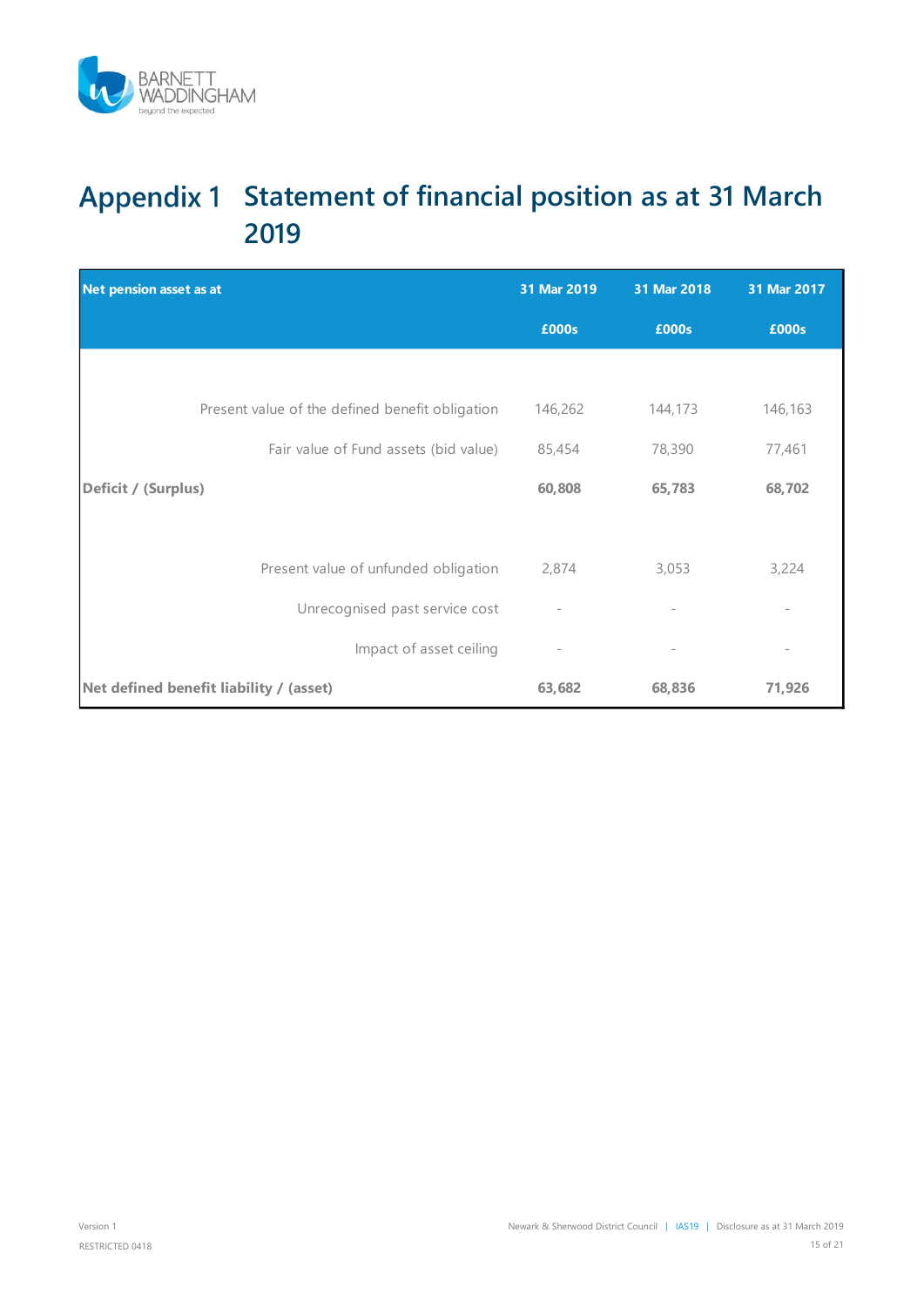

# <span id="page-15-0"></span>**Statement of profit and loss for the year to 31 March 2019**

| The amounts recognised in the profit and loss<br>statement are: | <b>Year to</b><br><b>Year to</b> |             |
|-----------------------------------------------------------------|----------------------------------|-------------|
|                                                                 | 31 Mar 2019                      | 31 Mar 2018 |
|                                                                 | £000s                            | £000s       |
| Service cost                                                    | 3,325                            | 3,461       |
| Net interest on the defined liability (asset)                   | 1,720                            | 1,906       |
| Administration expenses                                         | 29                               | 30          |
| <b>Total loss (profit)</b>                                      | 5,074                            | 5,397       |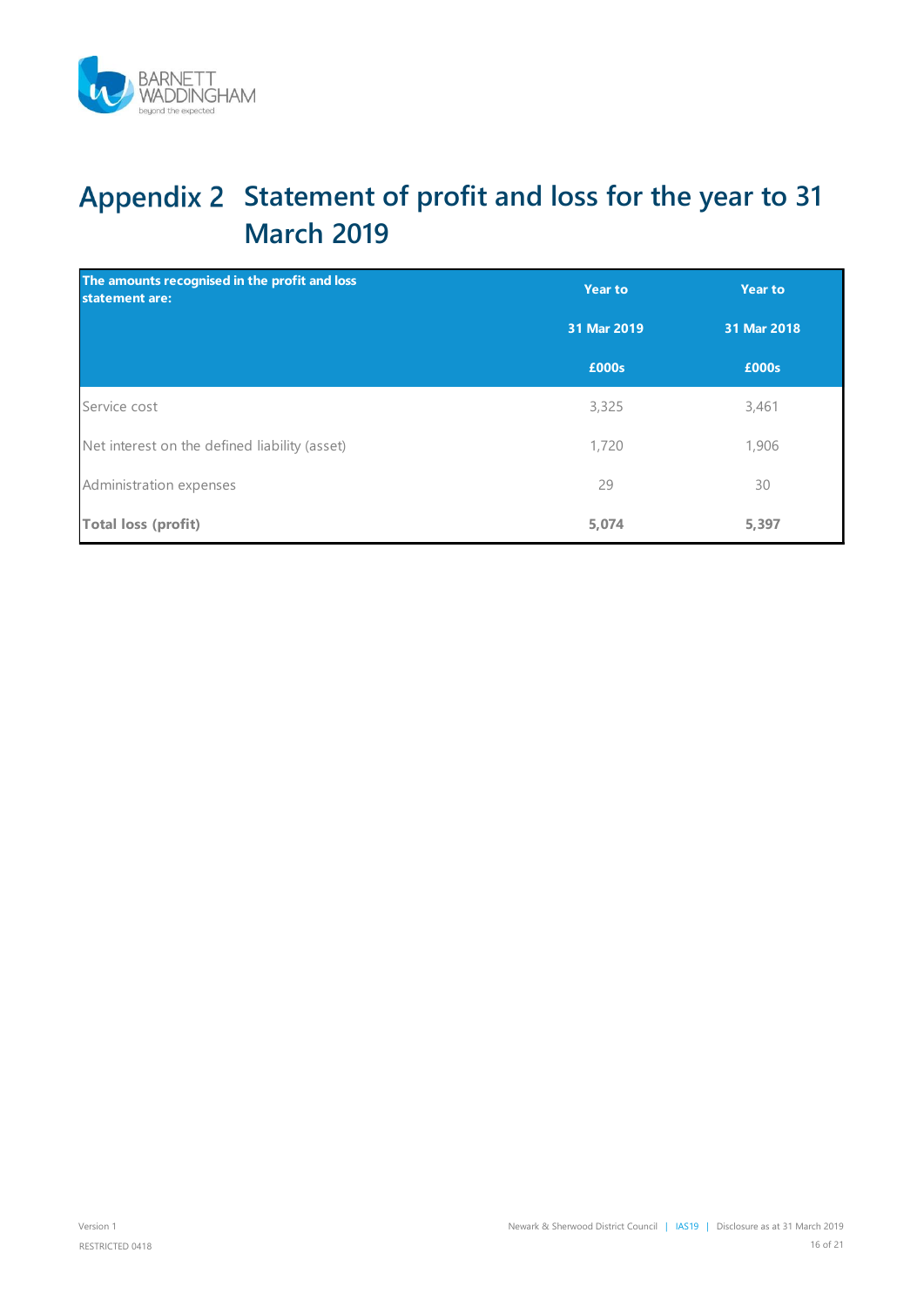

# <span id="page-16-0"></span>Appendix 3 Asset and benefit obligation reconciliation for **the year to 31 March 2019**

| Reconciliation of opening & closing balances of<br>the present value of the defined benefit | <b>Year to</b> | <b>Year to</b> |
|---------------------------------------------------------------------------------------------|----------------|----------------|
| obligation                                                                                  | 31 Mar 2019    | 31 Mar 2018    |
|                                                                                             | £000s          | £000s          |
| <b>Opening defined benefit obligation</b>                                                   | 147,226        | 149,387        |
| Current service cost                                                                        | 3,296          | 3,397          |
| Interest cost                                                                               | 3,710          | 3,983          |
| Change in financial assumptions                                                             | 6,734          | (5,790)        |
| Change in demographic assumptions                                                           | (8, 325)       |                |
| Experience loss/(gain) on defined benefit obligation                                        |                |                |
| Liabilities assumed / (extinguished) on settlements                                         |                |                |
| Estimated benefits paid net of transfers in                                                 | (3,946)        | (4,203)        |
| Past service costs, including curtailments                                                  | 29             | 64             |
| Contributions by Scheme participants and other employers                                    | 586            | 567            |
| Unfunded pension payments                                                                   | (174)          | (179)          |
| <b>Closing defined benefit obligation</b>                                                   | 149,136        | 147,226        |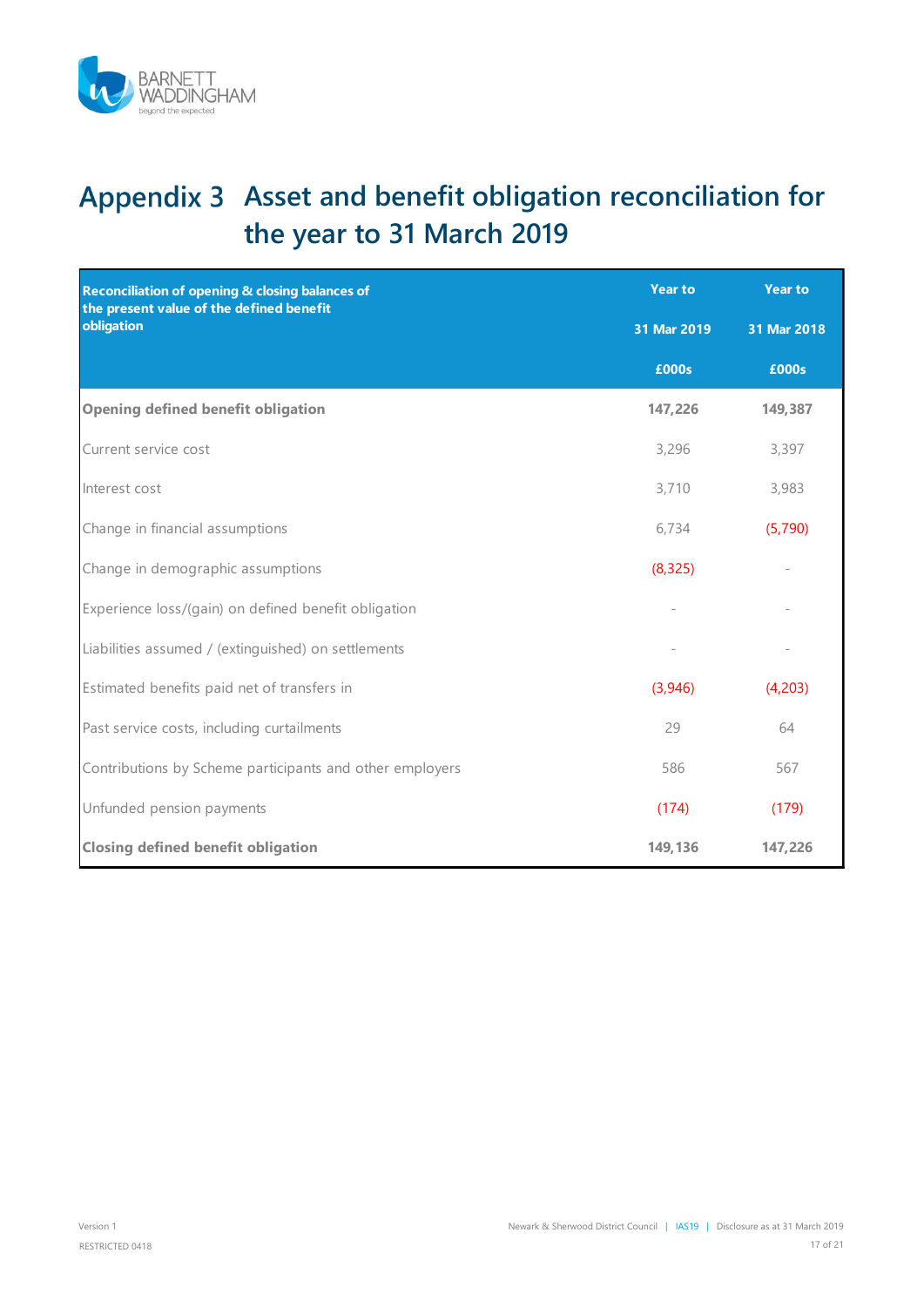

| Reconciliation of opening & closing balances of           | <b>Year to</b> | <b>Year to</b> |
|-----------------------------------------------------------|----------------|----------------|
| the fair value of Fund assets                             | 31 Mar 2019    | 31 Mar 2018    |
|                                                           | £000s          | £000s          |
| <b>Opening fair value of Fund assets</b>                  | 78,390         | 77,461         |
| Interest on assets                                        | 1,990          | 2,077          |
| Return on assets less interest                            | 5,832          | (16)           |
| Other actuarial gains/(losses)                            |                |                |
| Administration expenses                                   | (29)           | (30)           |
| Contributions by employer including unfunded              | 2,805          | 2,713          |
| Contributions by Scheme participants and other employers  | 586            | 567            |
| Estimated benefits paid plus unfunded net of transfers in | (4, 120)       | (4, 382)       |
| Settlement prices received / (paid)                       |                |                |
| <b>Closing Fair value of Fund assets</b>                  | 85.454         | 78,390         |

The total return on the fund assets for the year to 31 March 2019 is £7,822,000.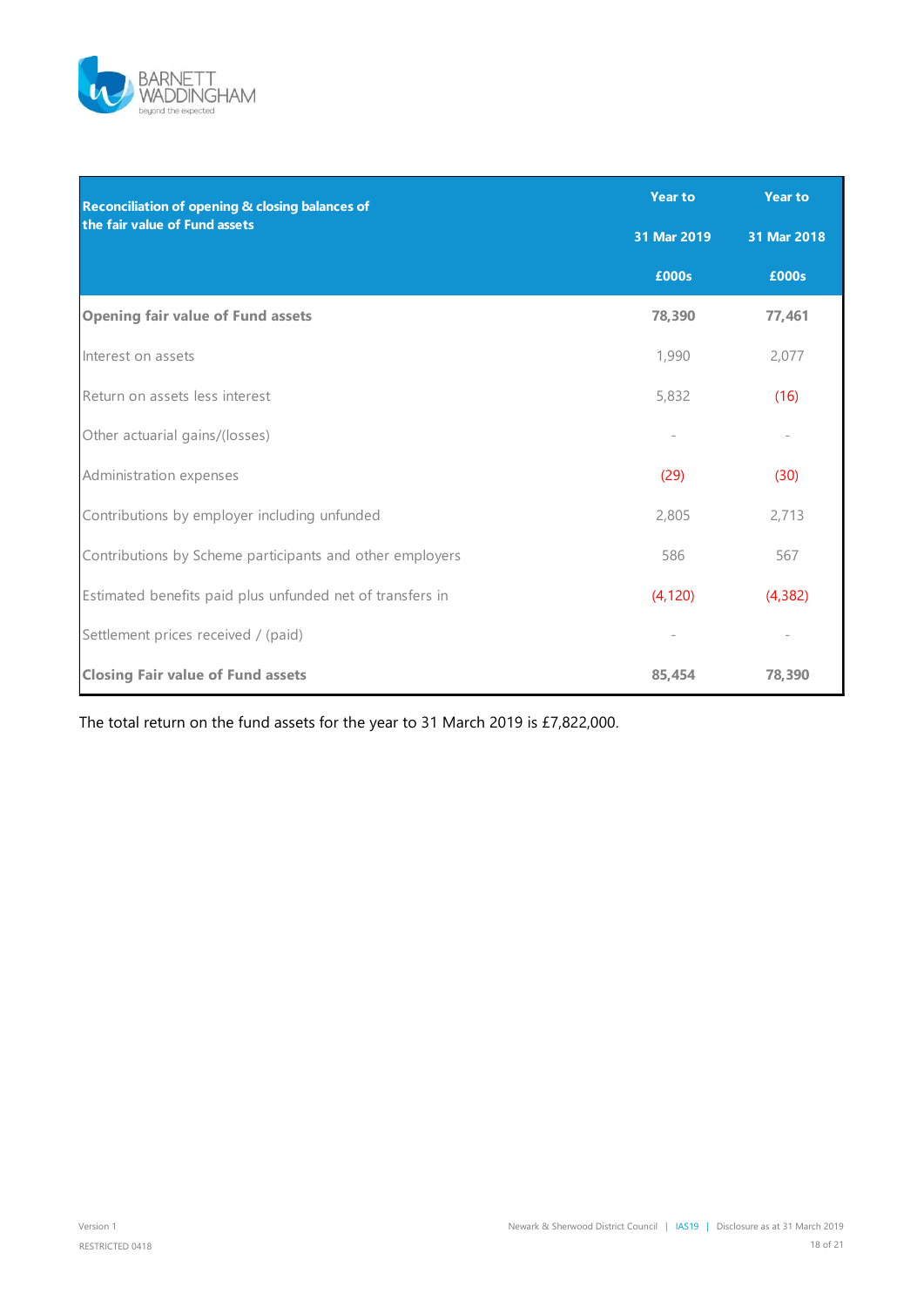

# <span id="page-18-0"></span>**Appendix 4 Sensitivity analysis**

| <b>Sensitivity analysis</b>                              | £000s   | £000s   | £000s    |
|----------------------------------------------------------|---------|---------|----------|
|                                                          |         |         |          |
| Adjustment to discount rate                              | $+0.1%$ | 0.0%    | $-0.1%$  |
| Present value of total obligation                        | 146,422 | 149,136 | 151,903  |
| Projected service cost                                   | 3,275   | 3,356   | 3,439    |
| Adjustment to long term salary increase                  | $+0.1%$ | 0.0%    | $-0.1%$  |
| Present value of total obligation                        | 149,385 | 149,136 | 148,889  |
| Projected service cost                                   | 3,356   | 3,356   | 3,356    |
| Adjustment to pension increases and deferred revaluation | $+0.1%$ | $0.0\%$ | $-0.1%$  |
| Present value of total obligation                        | 151,651 | 149,136 | 146,666  |
| Projected service cost                                   | 3,439   | 3,356   | 3,275    |
| Adjustment to life expectancy assumptions                | +1 Year | None    | - 1 Year |
| Present value of total obligation                        | 154,843 | 149,136 | 143,646  |
| Projected service cost                                   | 3,463   | 3,356   | 3,252    |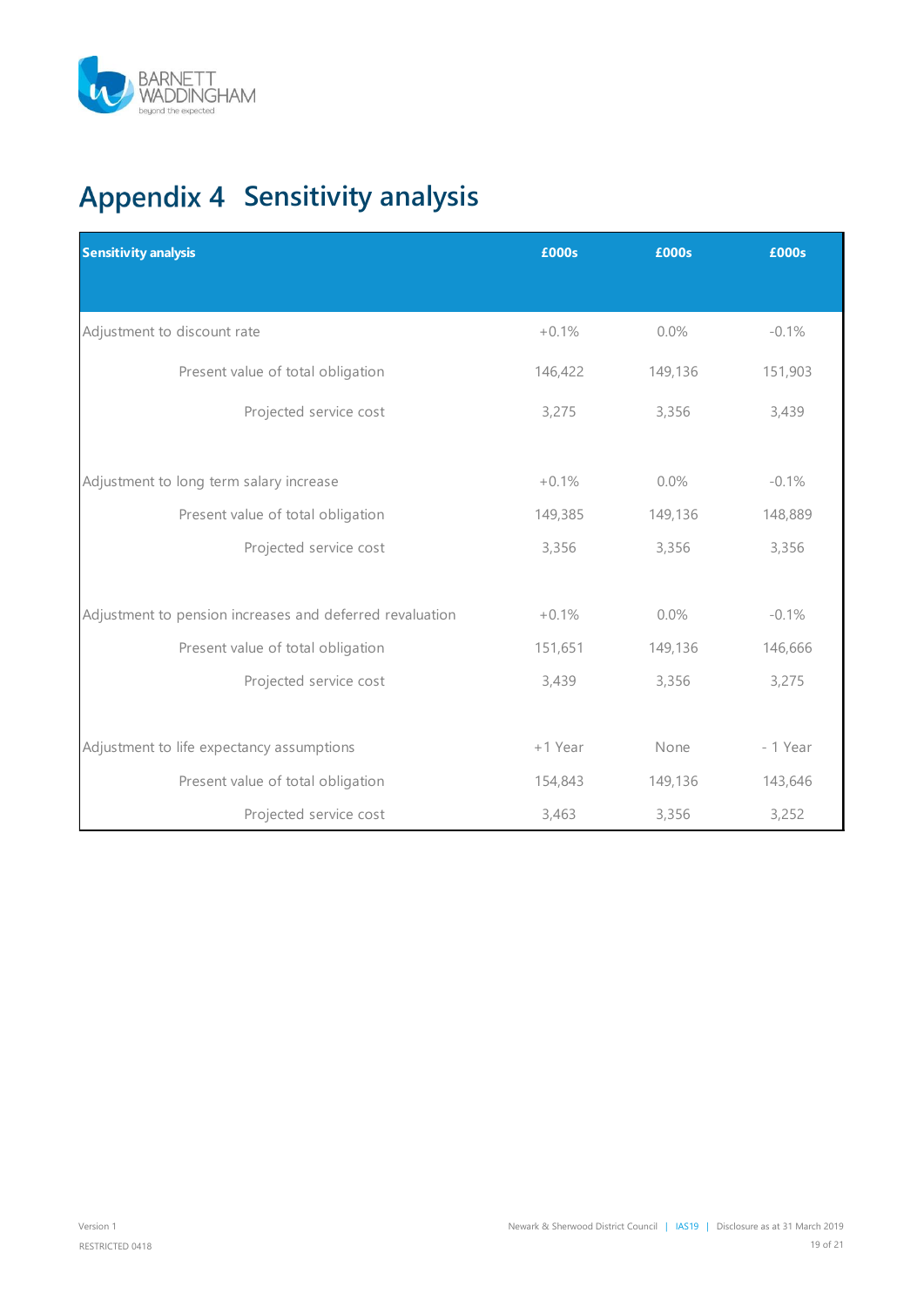

# <span id="page-19-0"></span>Appendix 5 Re-measurements in other comprehensive **income**

| <b>Remeasurement of the net assets / (defined</b><br>liability) | <b>Year to</b> | <b>Year to</b> |
|-----------------------------------------------------------------|----------------|----------------|
|                                                                 | 31 Mar 2019    | 31 Mar 2018    |
|                                                                 | £000s          | £000s          |
| Return on Fund assets in excess of interest                     | 5,832          | (16)           |
| Other actuarial gains/(losses) on assets                        |                |                |
| Change in financial assumptions                                 | (6, 734)       | 5,790          |
| Change in demographic assumptions                               | 8,325          |                |
| Experience gain/(loss) on defined benefit obligation            |                |                |
| Changes in effect of asset ceiling                              |                |                |
| Remeasurement of the net assets / (defined liability)           | 7,423          | 5,774          |